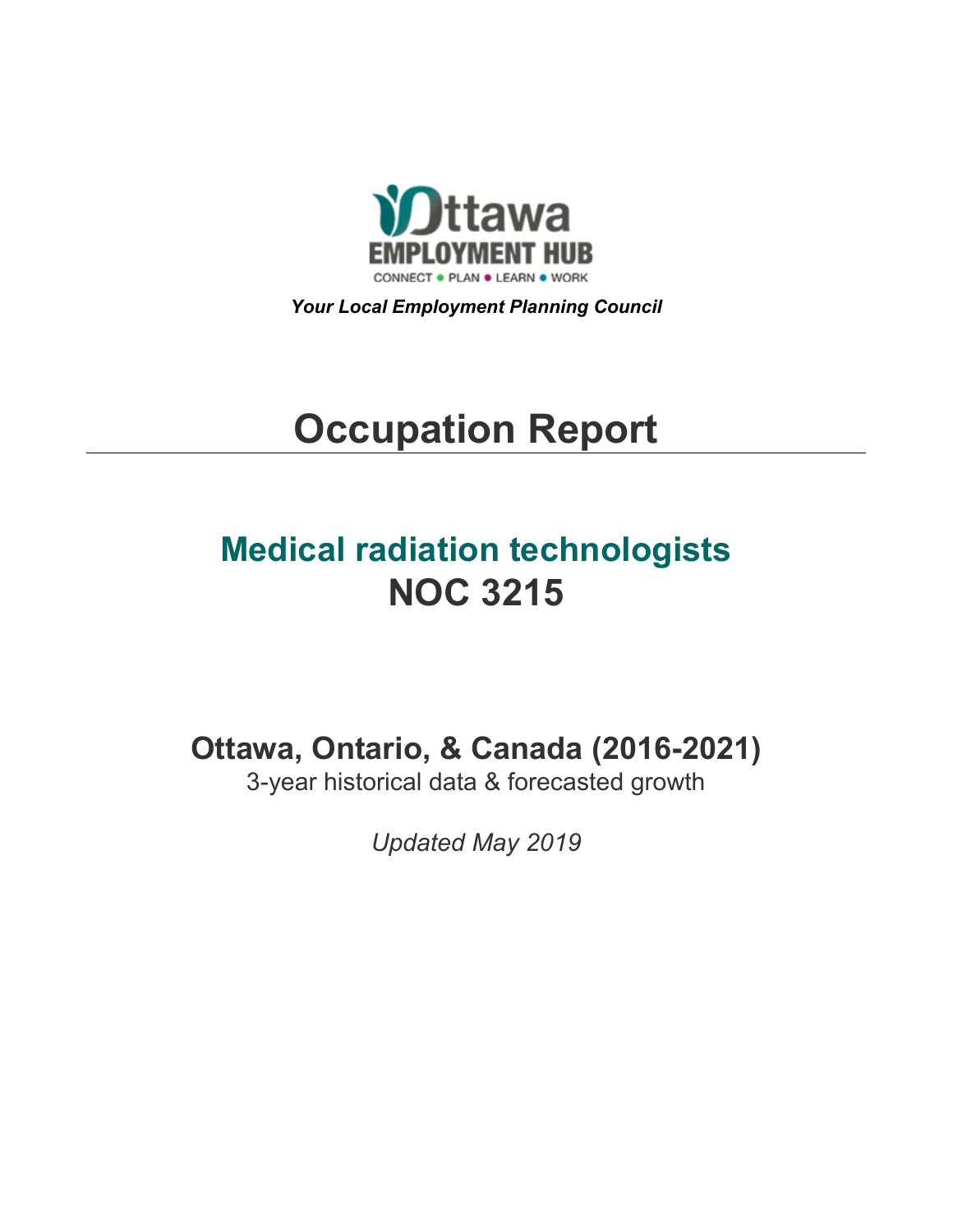

**Ottawa Outlook** 

| <b>Medical radiation technologists</b> |  |
|----------------------------------------|--|
|                                        |  |

NOC 3215 **Limited**  $\overrightarrow{A}$  Fair  $\overrightarrow{A}$  **Good** 

*Based on past and forecasted growth.*

#### **A Local Snapshot**

- Employment in this occupation **increased in Ottawa from 2016 to 2018** (**0.4%**); it is forecast to **increase an additional 9.4%** over the next three years.
- **1.9%** were **unemployed in Ottawa in 2016; 12 (1.4%)** of those in this occupation were **self-employed**.
- **Median hourly wage** for this occupation was **\$38.74**.
- **57.8%** of the 2018 jobs were in the **General medical and surgical hospitals** industry sector.
- Ottawa has a **slightly higher share of this occupation** than the nation.
- **Provincially**, this occupation showed a net increase from 2016 to 2018 (**21.5%**); it is expected to increase an additional **11.8%** over the next three years.
- In contrast to Ottawa Employment Hub's forecast ranking for this occupation, *Canada Job Bank*  forecasted **fair** employment potential for this occupation in Ottawa from 2018-2020.

#### **Overview**

| <b>Ottawa Jobs (2018)</b>          |         | <b>836</b> (1% self-employed = 12) |  |  |  |
|------------------------------------|---------|------------------------------------|--|--|--|
| 2016 Ottawa Unemployment Rate      | $1.9\%$ | 1.2%<br>Ontario                    |  |  |  |
| Location Quotient to Nation (2018) | 1.14    |                                    |  |  |  |
| Change in Jobs (2016 - 2018)       | $0.4\%$ | $(2018 - 2021)$ 9.4%               |  |  |  |

*NOTE: Location quotient (LQ) is a way of quantifying how concentrated a particular occupation is in a region compared to the nation or province. A quotient of 1.00 means Ottawa has the same share of the occupation as the nation/province. A quotient higher than 1.00 means Ottawa has a greater share, and lower than 1.00 means Ottawa's share is lower than the average.*

#### **OTTAWA | Percentile Earnings** *(not including self-employed)*



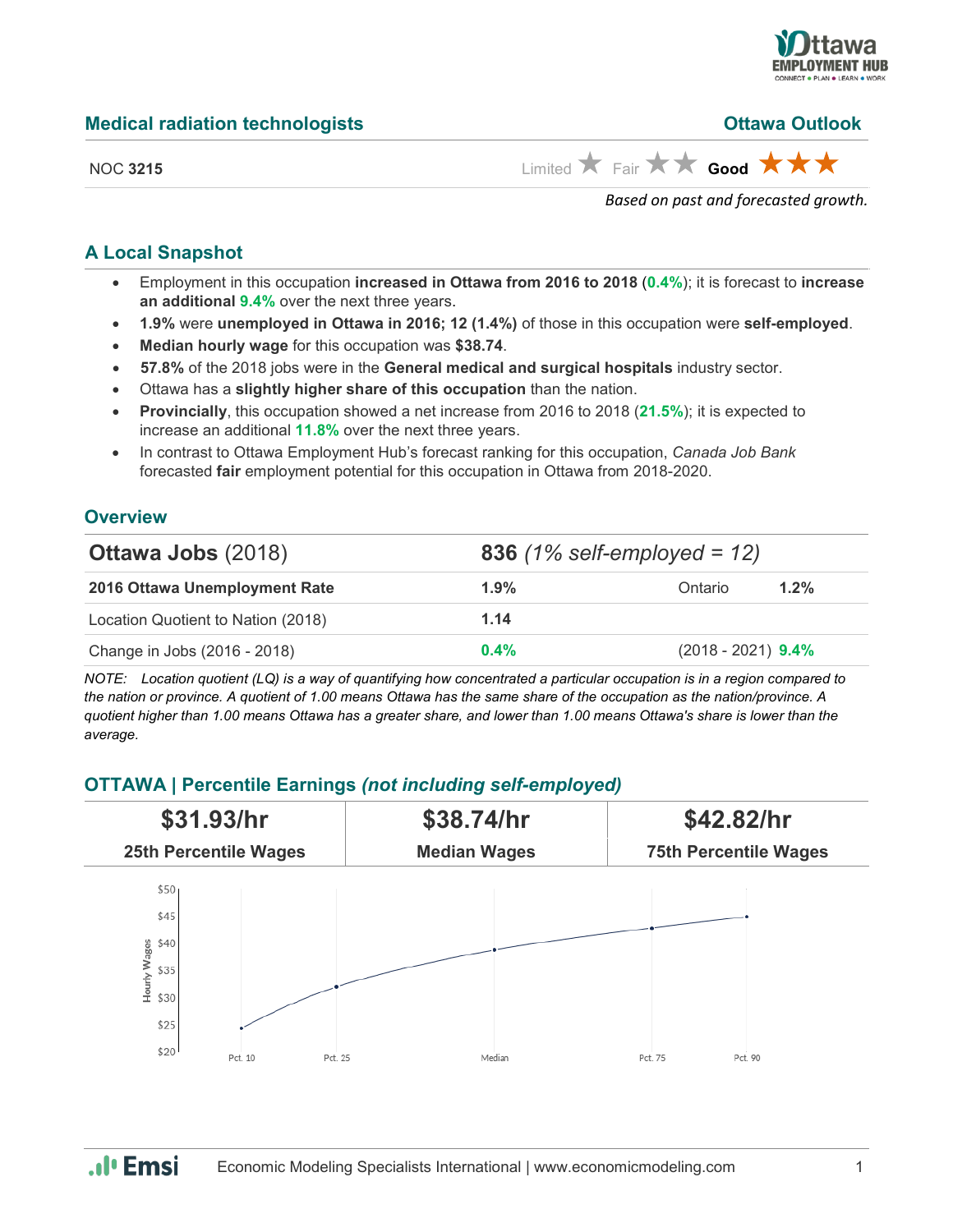

#### **Ottawa | Growth**

| 833              | 915              | оŋ                 | 9.8%                 |
|------------------|------------------|--------------------|----------------------|
| <b>2016 Jobs</b> | <b>2021 Jobs</b> | Change (2016-2021) | % Change (2016-2021) |

### **Regional Trends**



|           | <b>Region</b> |               | <b>2016 Jobs</b> | <b>2021 Jobs</b> | Change | % Change |
|-----------|---------------|---------------|------------------|------------------|--------|----------|
| - 1       | Ottawa        |               | 833              | 915              | 82     | 9.8%     |
|           | Ontario       |               | 7,290            | 9,896            | 2,606  | 35.7%    |
|           | Canada        |               | 21,168           | 24,655           | 3,487  | 16.5%    |
|           |               | <b>Ottawa</b> |                  | <b>Ontario</b>   |        | Canada   |
| 2016 Jobs |               | 833           |                  | 7,290            |        | 21,168   |
| 2017 Jobs |               | 831           |                  | 7,669            |        | 21,669   |
| 2018 Jobs |               | 836           |                  | 8,855            |        | 22,889   |
| 2019 Jobs |               | 865           |                  | 9,237            |        | 23,514   |
| 2020 Jobs |               | 892           |                  | 9,589            |        | 24,122   |
| 2021 Jobs |               | 915           |                  | 9,896            |        | 24,655   |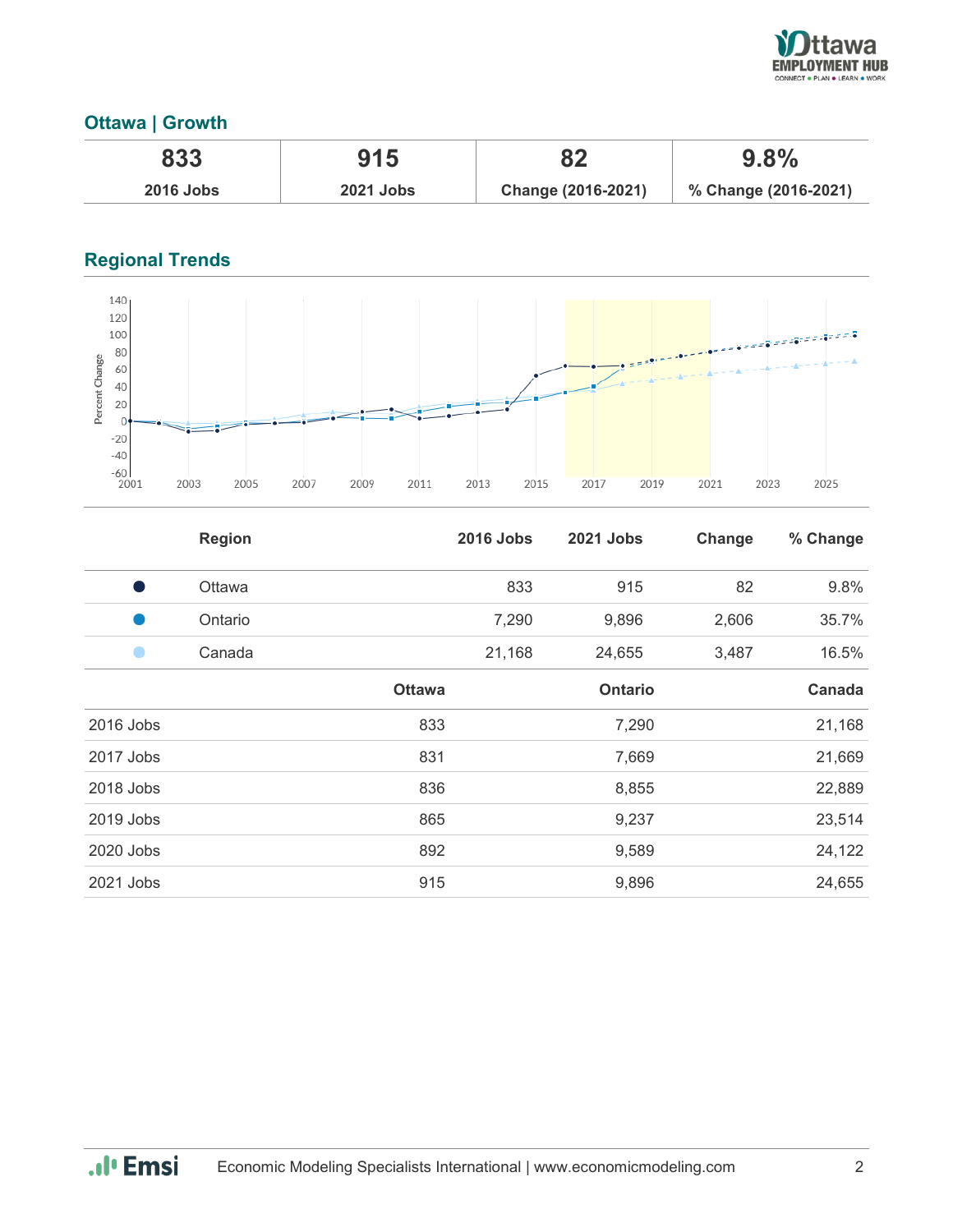

#### **Ottawa | Industries Employing this Occupation**

| <b>Industry</b>                                              | Occupation<br>Jobs in<br><b>Industry</b><br>(2018) | $%$ of<br><b>Occupation</b><br>in Industry<br>(2018) | % of Total<br>Jobs in<br><b>Industry</b><br>(2018) |
|--------------------------------------------------------------|----------------------------------------------------|------------------------------------------------------|----------------------------------------------------|
| General medical and surgical hospitals                       | 483                                                | 57.8%                                                | 3.0%                                               |
| Medical and diagnostic laboratories                          | 109                                                | 13.1%                                                | 9.3%                                               |
| Specialty (except psychiatric and substance abuse) hospitals | 69                                                 | 8.3%                                                 | 3.0%                                               |
| Offices of physicians                                        | 49                                                 | 5.9%                                                 | 0.7%                                               |
| Defence services                                             | 15                                                 | 1.8%                                                 | $0.1\%$                                            |

*NOTE: Inverse staffing patterns provides a table of percentages that shows how regional occupations are divided up among regional industries. For example, an inverse staffing pattern for registered nurses may show that 70% of RNs are employed by hospitals, 10% by local government (i.e., public schools), 10% by nursing homes, and 10% by offices of physicians.*

#### **Educational programs and completions in Ottawa** *(public institutions only***)**

|                 | 3                                                                         | 238                       |  |
|-----------------|---------------------------------------------------------------------------|---------------------------|--|
| Programs (2016) |                                                                           | <b>Completions (2016)</b> |  |
| <b>CIP Code</b> | Program                                                                   | <b>Completions (2016)</b> |  |
| 51.09           | Allied health diagnostic, intervention and<br>treatment professions       | 167                       |  |
| 51.08           | Allied health and medical assisting services<br>71                        |                           |  |
| 41.02           | Nuclear and industrial radiologic<br>$\Omega$<br>technologies/technicians |                           |  |

*NOTE: EMSI Analyst uses Statistics Canada's PSIS data to compile completions for postsecondary programs offered in Canada, classified by the 2016 CIP codes. 2016 data includes those who graduated in spring 2017.*

#### **Job Postings by Month**

.. I<sub>'</sub> Emsi



Total annual job postings: 9

*NOTE: Based on newly published job postings first found between January 01, 2018 and December 31, 2018 AND location is Ottawa Census Sub-division, Vicinity Jobs.*